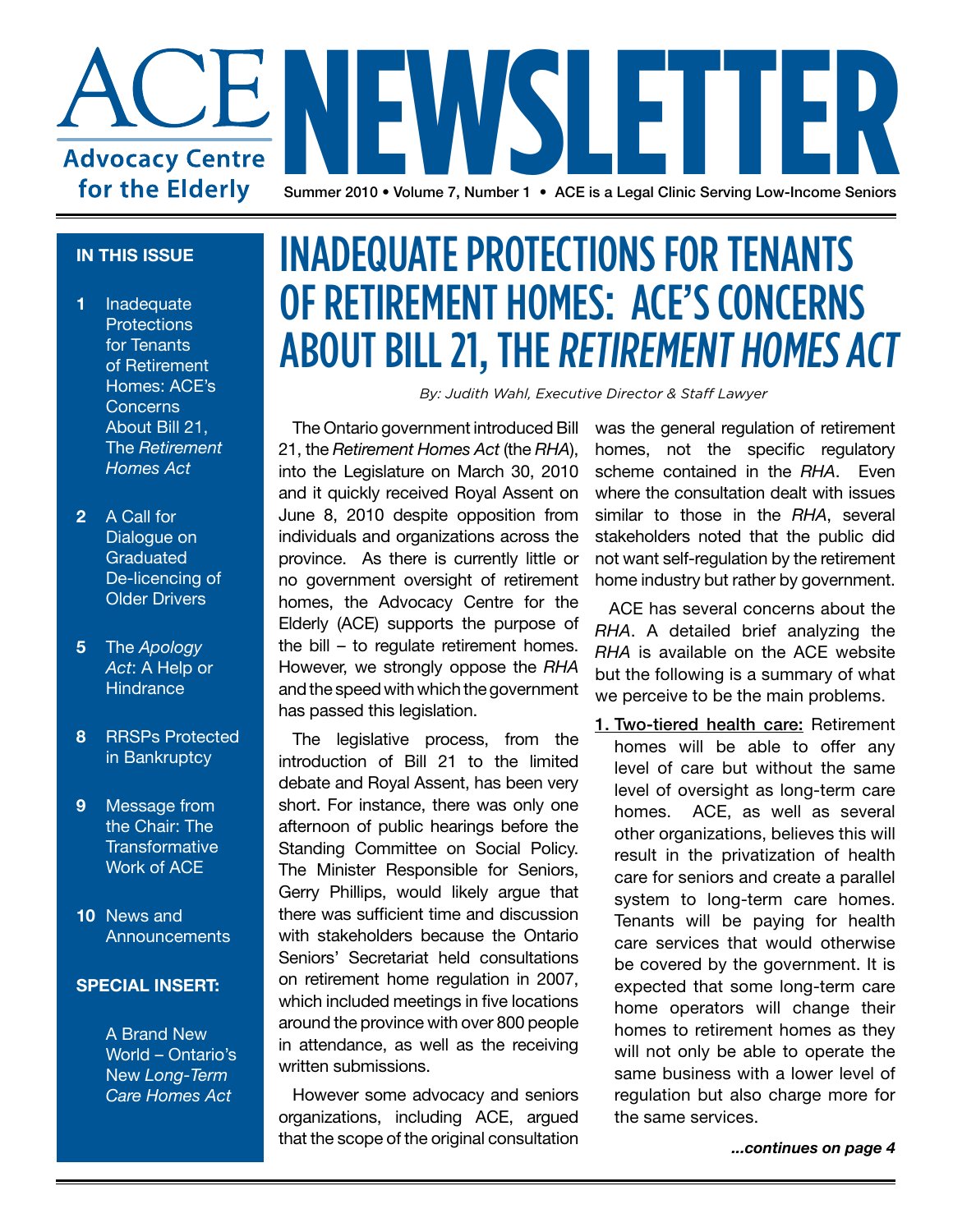## A CALLFOR DIALOGUE ON GRADUATED DE-LICENCING OF OLDER DRIVERS

*By: Graham Webb, Staff Litigation Lawyer*



#### **Older Drivers: A Hot-Button Topic**

In its April 2010 issue, the *Canadian Medical Association Journal* (the *CMAJ*) published a controversial editorial headlined "Driving retirement program for seniors: long overdue."1 In response to that editorial, Mrs. Jean Linz (an 89 year-old driver from Brockville, Ontario), Dr. Paul Hebert (editor-in-chief of the *CMAJ*) and I were interviewed by Anna Maria Tremonti on the national CBC radio program *The Current*. 2

The de-licencing of older drivers is a hot-button topic. Whenever this issue is raised in the media, it draws angry statements berating the driving abilities of older drivers and demanding to get them off the road. This hostility towards older drivers is sadly misplaced.

Older drivers are also interested in better road safety. They would like other drivers not to drive at fast speeds, often dangerously swerving in and out of traffic. They would like not to be tailgated or be the victim of other aggressive driving habits. Older adults are usually cautious, safe drivers with good driving records. They are in favour of anything that would make our roads and highways safer for everyone.

### **Crash Rates per-Kilometreand per-Driver**

It is true that older drivers consistently have a higher crash rate per kilometre driven than other age groups. However, it is also true that they are among the safest drivers on a per-driver basis. Generally, older drivers are risk averse, so they do not drive at excessively high speeds, on highvolume highways, at night, for long distances or in poor weather conditions.

While these two statistics may seem contradictory, they are not. Insurance companies are extremely adept at assessing risk. Older adults have the lowest automobile insurance rates for one reason: on a driver-by-driver basis, they are among the safest drivers on the road. They are less likely to be involved in a serious collision on a per-driver basis. Older adults have usually developed safe driving habits, such as driving at more moderate speeds, driving shorter distances and allowing more space between cars that compensate for a decrease in reaction time. Statistics showing that the fact that older drivers have a higher rate of collisions per kilometre drive is less important because they do not drive as far.

### **Screening and Testing of Medically-Impaired Drivers**

Age alone is not an accurate measure of driving ability. Rather, declining driving ability is based on advancing medical conditions that affect driving. A medical condition that adversely affects driving ability can happen at any age. Focussing on age alone will not help make our roads safer.

What we need are effective programs to screen and test medically impaired drivers of all ages.

<sup>&</sup>lt;sup>1</sup> Paul C. Hebert & Noni Macdonald, "Driving retirement program for seniors: long overdue" Canadian Medical Association Journal (20 April 2010) 182(7) at 645.

<sup>&</sup>lt;sup>2</sup> An audio file of these interviews from March 16, 2010 is available online at http://www.cbc.ca/thecurrent/2010/03/ march-16-2010.html.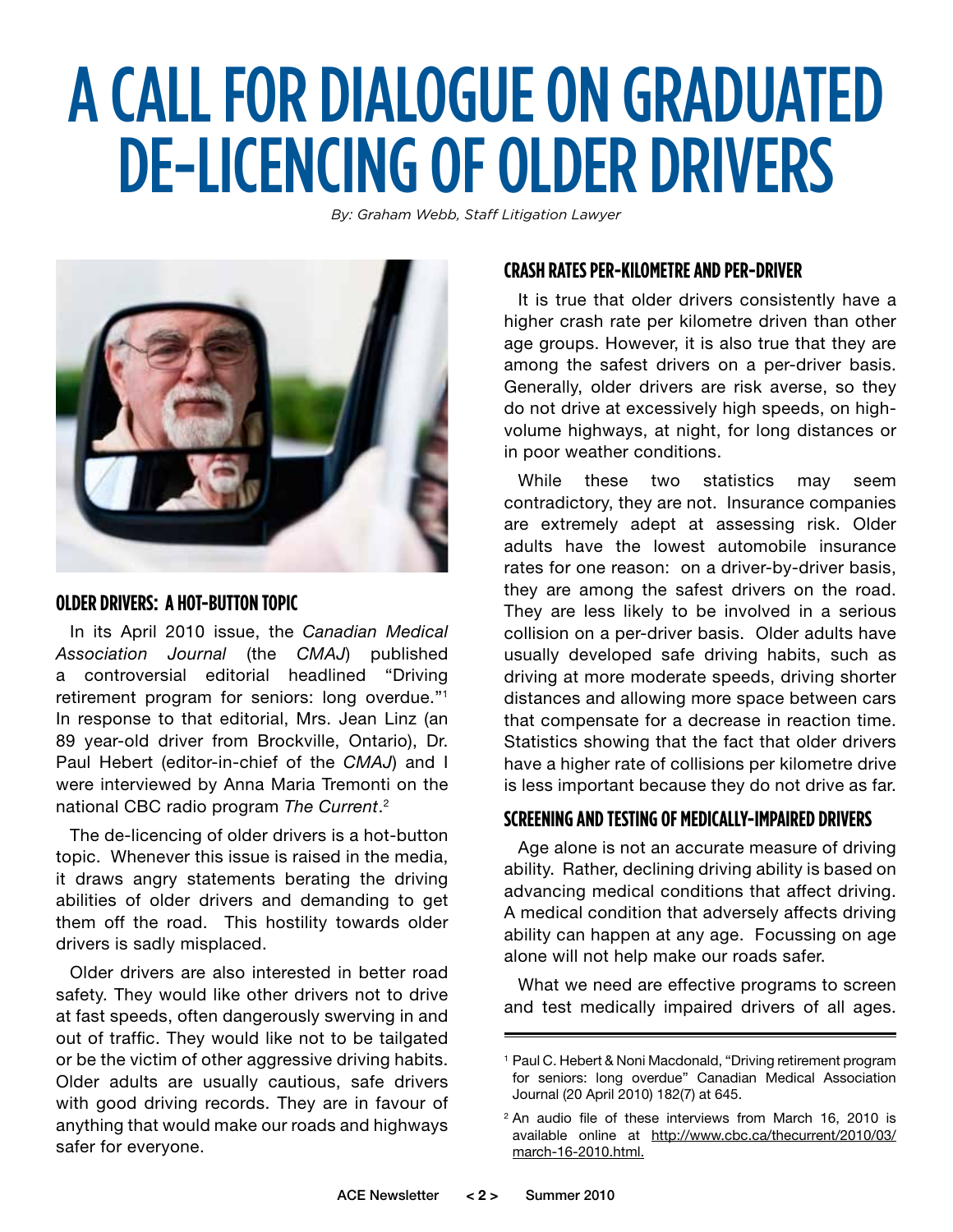The same screening and testing procedures that are used for older adults should be applied proactively to all drivers of all ages.

Screening and testing of driving abilities are like comparing apples and oranges. Screening is a method of identifying which drivers should be tested. Testing is a method of assessing which drivers are qualified to operate a motor vehicle. No one should permanently lose their licence based on a screening test alone. In some circumstances, such as when a person suffers from narcolepsy, screening may be used to temporarily suspend a licence. However, road testing or a proper medical evaluation is needed before a final decision can be made about a person's driving ability.

The editorial in *CMAJ* does make some very good points. The goal of the authors is not to get older adults off the road. Instead, they argue that a simple, widely applicable screening tool of driving ability is sorely needed. A cut-off age for drivers' licences is neither sensible nor appropriate because older adults' level of health and cognition vary widely.

Presently, the Ontario *Highway Traffic Act* requires every medical practitioner to report any patient to the Ministry of Transportation who "is suffering from a condition that may make it dangerous for the person to operate a motor vehicle."3 Once a report is made, the Ministry reviews the information and makes a decision to either allow the person to continue to drive, requests additional information from the physician or suspends the person's driver's licence.

The *CMAJ* editorial argues that physicians are unfairly called upon to be the primary gatekeepers of driving ability. ACE believes physicians should share responsibility with other health practitioners, police and other agencies in screening drivers. The Coroner's jury in the Elizabeth Kidnie inquest<sup>4</sup>recommended that a diagnostic screening tool be developed for use by health practitioners to initially identify those persons who require more extensive evaluation of their ability to drive. It also recommended increased reliance on sources other than physicians to identify potentially medically impaired drivers.

However, even with better screening tools, physicians are still not qualified to ultimately determine who is able to operate an automobile.

The *CMAJ* editorial argues, and ACE agrees, that only government agencies, using standardized driving assessments, should be ultimately responsible for revoking a person's drivers' licence.

Driving assessments should always be carried out by government agencies that are responsible for drivers' licences. The licensing of drivers is a very profitable business for the government. The actual cost of the licensing process is a very small fraction of the cost of a drivers' licence. If drivers' licence fees were devoted to the better screening and assessment of drivers, governments could afford to more proactively screen and assess drivers of all ages.

### **Alternativesto the Loss of Driving Privileges**

The loss of a drivers' licence is so damaging to a person's independence and well-being that it should only be taken as a very necessary and measured step. As an alternative to the complete revocation of a licence, the editorial in the *CMAJ*  suggests that conditional licences could provide limitations on driving specific to the driver. For example, depending on the identified need of the individual, there could be restrictions on driving at night, using four-lane highways, driving during rush-hour traffic times or the distance travelled. The Kidnie inquest also recommended graduated licences as an alternative to outright suspensions.

The effects of the loss of one's driving privileges in our car-dependent society are profound. It can result in social isolation, a loss of independence and even deterioration in health. In the course of her radio interview, Mrs. Linz nearly came to tears when she described the effect on her family if she were to lose her licence. Where a loss of driving privileges is necessary based on one's medical condition, the resulting isolation and loss of independence can significantly disempower an older adult and facilitate elder abuse. We do not need emotional knee-jerk reactions to the public perception of older drivers. We do need an intelligent national dialogue on how to support older adult drivers as they age.

<sup>3</sup> R.S.O. 1990, Chapter H.8, s. 203(1).

<sup>4</sup> In 2002, ACE represented Canadian Pensioners Concerned at the inquest into the death of Elizabeth Kidnie, who was struck by a car operated by an 84-year old woman.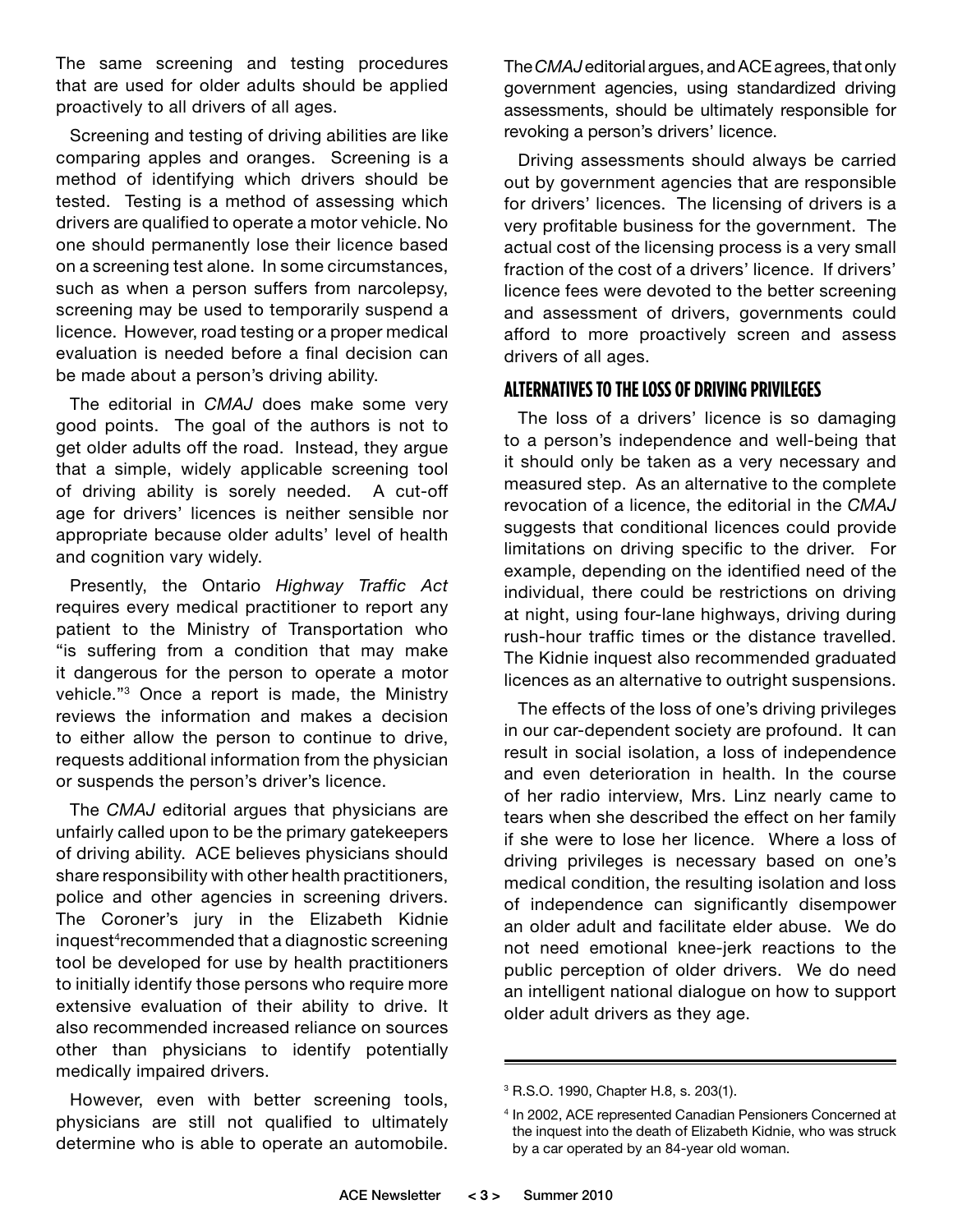### Inadequate Protections

*...continued from page 1*

 As the *RHA* permits retirement homes to provide any level of care and services, more vulnerable seniors will utilize these services without fully understanding the implications. This opens the door for potential abuse due to the lack of protections against abuse, such as those provided in the *Long-Term Care Homes Act*, which requires reporting and intervention by the Ministry of Health and Long-Term Care.

 A recent case at Cumberland Lodge in Ottawa, where the operator of a domiciliary hostel<sup>1</sup> and her daughter allegedly stole over \$300,000 from vulnerable tenants illustrates this point. $2$  This is only the most recent example of those in authority stealing money from those who are under their care. While the *RHA* does not regulate this type of accommodation, even if it did apply, the legislation does little to prevent this from occurring. Moreover, the regulatory authority responsible for retirement homes would not have authority to deal with this type of situation.

- 2. Enhanced self-regulation and domination by the retirement home industry: The *RHA* creates an arms-length regulatory body, called the Retirement Homes Regulatory Authority (the Authority), to educate, license and inspect retirement homes. The affairs of the Authority will be supervised and managed by a Board of Directors. Despite assurances from the Minister, ACE is concerned that the Authority will be dominated by the industry or friends of retirement homes.. After the initial two years of operation, a majority of the members of the Authority will be appointed by the Board of Directors, resulting in a "closed shop". This is a flawed model that will be difficult, if not impossible, to dislodge or amend. Power will be concentrated with minimal government accountability.<sup>3</sup>
- 3. Tenant rights and complaints limited enforcement mechanisms: The *RHA* creates a Bill of Rights for tenants and deems the operator of the home and each tenant to have entered into a contract. While tenants may enforce their rights by pursing a civil action, there are no special enforcement mechanisms available to tenants. While the ability to go to court is important, the reality is that civil actions are often expensive and take a long time to

be resolved. Tenants need quick action to ensure that their rights are enforced and they are receiving appropriate care.

 Tenants may complain about contraventions of the legislation to the Registrar of the Authority and, in certain circumstances, the response of the Registrar may be reviewed by a Complaints Review Officer. Both the Registrar and Complaints Review Officer are solely accountable to the Authority. The decision of the Complaints Review Officer is final – the *RHA* indicates that there is no right of appeal or review outside the Authority.<sup>4</sup> In contrast, operators who are denied a licence to operate a retirement home have a right to have a review by the License Appeal Tribunal and a further right of appeal to the Divisional Court.

- 4. Sanctioning of restraint and detention in secure units: The *RHA* permits the restraint and confinement of tenants in secure units. Tenants of retirement homes, unfortunately, do not have the same level of protections provided to residents of long-term care homes under the *Long-Term Care Homes Act*. While confinement in a secure unit in a long-term care home is considered a restraint, the *RHA* specifically states that *confinement* in a retirement home is not a restraint. We disagree with this section and do not believe it to be legally correct. If a person is prevented from leaving, he or she is restrained no matter what the legislation states.
- **5. Fees:** The Authority has the ability to set, collect and use fees collected from retirement homes to carry out the objects of the Authority. The government has stated that it will fund the

- <sup>2</sup> Maria Cook, "Regulations may not have helped in Cumberland Lodge case: experts" *Ottawa Citizen* (29 May 2010).
- <sup>3</sup> For a critique of this model, please go to http://www.web.net/ ohc/ and see the legal opinion prepared by Sack Goldblatt Mitchell LLP for the Ontario Health Coalition
- <sup>4</sup> *RHA*, S.O. 2010, c. 11, s. 88(11).

<sup>1</sup> Domiciliary hostels are privately owned or non-profit residences that assist vulnerable adults to live in a supportive community environment. Residents are typically living with psychiatric or developmental impairments and/or are elderly. Basic services include 24-hour staffing with support; meals and snacks; medication management; furnished rooms (most are shared accommodation); assistance with daily living activities; housekeeping and laundry services. They also provide access to other on-site and community based services.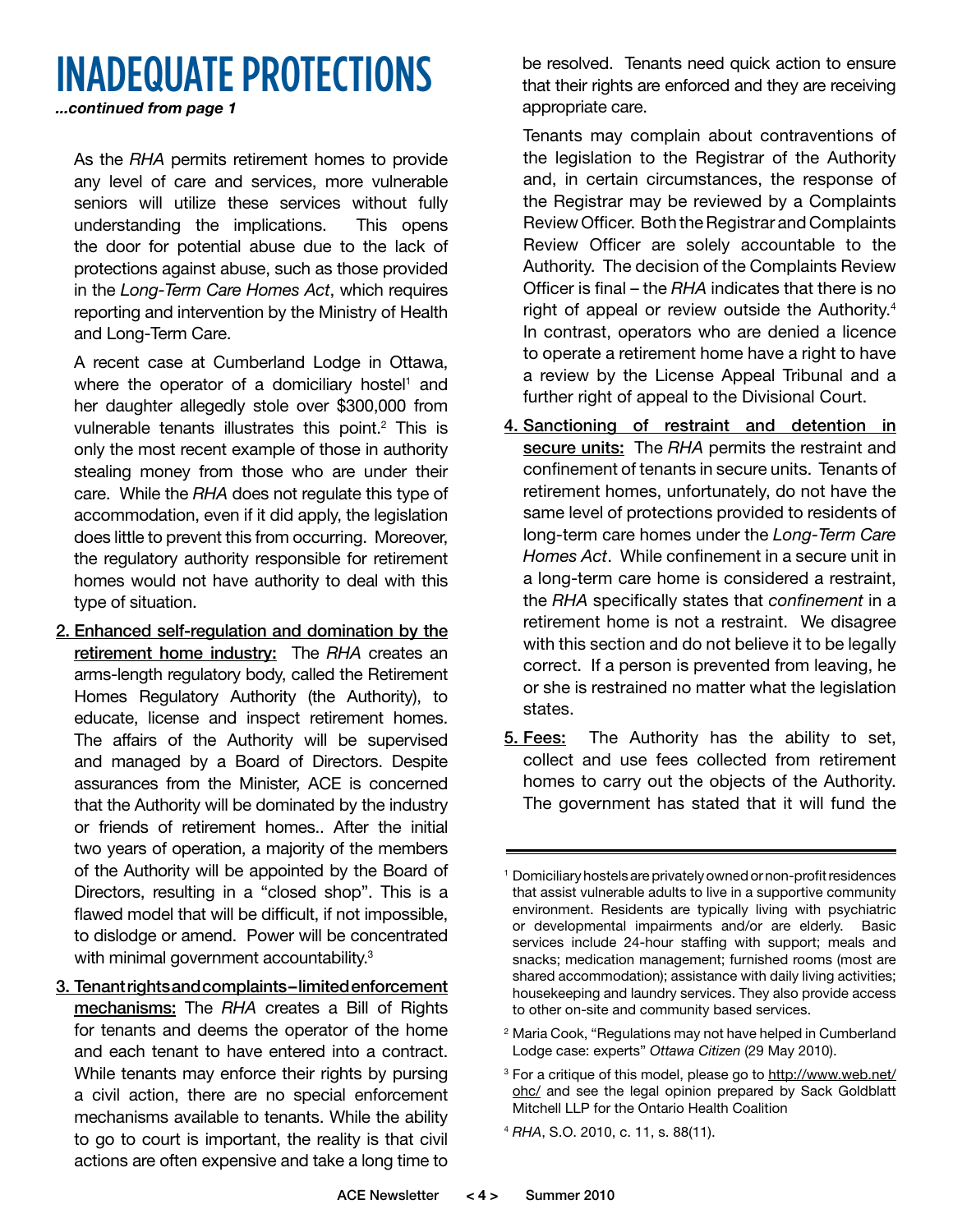Authority for the first two years but it is has not publicly pledged a specific amount. It is inevitable that the cost of regulation will be passed onto tenants in the form of higher prices. ACE is concerned that this will be detrimental to small and not-for-profit homes, which may be forced to provide fewer services or close.

6. Limited definition of a retirement home: This legislation only regulates homes occupied primarily by persons who are 65 years of age or older. However, there are many other similar types of accommodation, (such as domiciliary hostels, group homes and attendant care accommodation) which provide similar services but are not regulated by the *RHA* or elsewhere. This leaves an entire vulnerable population living in accommodation where their care is not regulated.

### **IS THERE ANYTHING THAT CAN BE DONE TO ADDRESS THE Concerns Raised by ACE and Others?**

Before the *RHA* is proclaimed into force, the government must draft regulations. The *RHA*  requires that there be at least 30 days for the public to submit written comments regarding these proposed regulations.<sup>5</sup>

ACE will definitely be participating in any public consultations. Once the Minister posts its draft regulations, ACE will be seeking input from interested seniors' organizations and individuals on the proposed regulations. If you are interested in participating in discussions with ACE, please contact us. After hearing from individuals and organizations, ACE will draft and post our submission on our website. This information may assist you in the preparation of your own comments.

You may also wish to contact your local Member of Parliament about the draft regulations or the *RHA*. Since there is no proclamation date yet, the government could still amend the legislation or choose not to implement it. While this is unlikely, the government may be persuaded to do so if there is a large public backlash against the legislation.

We encourage anyone with concerns about the *Retirement Homes Act* to speak to their Member of Parliament or participate in these important public consultations as the contents of the regulations will be fundamental as to how this act will be interpreted and implemented.

### **THE APOLOGY ACT: A HELP OR HINDRANCE?**

*By: Graham Webb, Staff Litigation Lawyer*

The *Apology Act*<sup>1</sup> was proclaimed into force in Ontario on April 23, 2009. The purpose of this legislation is to permit a doctor to apologize to a patient for an error in treatment without that apology constituting an admission of fault or liability that could later be relied upon by the



patient in a lawsuit. The effect of this new law is somewhat puzzling to lawyers who practice civil litigation. It is entirely possible that the new law could have the desired effect of promoting genuine apologies at an early stage, bringing closure to events that would otherwise result in lawsuits. This would certainly help prevent needless lawsuits where civil action is the only available avenue to find out what happened and to obtain some form of redress. However, the *Apology Act* might not result in fewer lawsuits. Worse, it could create even more legal complications for someone claiming damages or other financial compensation through the courts.

The *Apology Act* has a good purpose. It is part of an international movement largely initiated by the United States medical community to stop unnecessary medical malpractice litigation, as well as to identify and correct systemic problems. The theory is that if a physician were able to quickly apologize for a medical error without fear of legal consequences, such an apology would encourage open and honest communications with patients and their families and result in less litigation. It is believed that many patients who start medical malpractice actions do so because they feel there has been a lack of information about the error and a lack of sympathy or empathy from the medical professional or hospital.

*...continues on next page*

```
1 S.O. 2009, c. 3, s. 3.
```
<sup>5</sup> *RHA*, s. 121.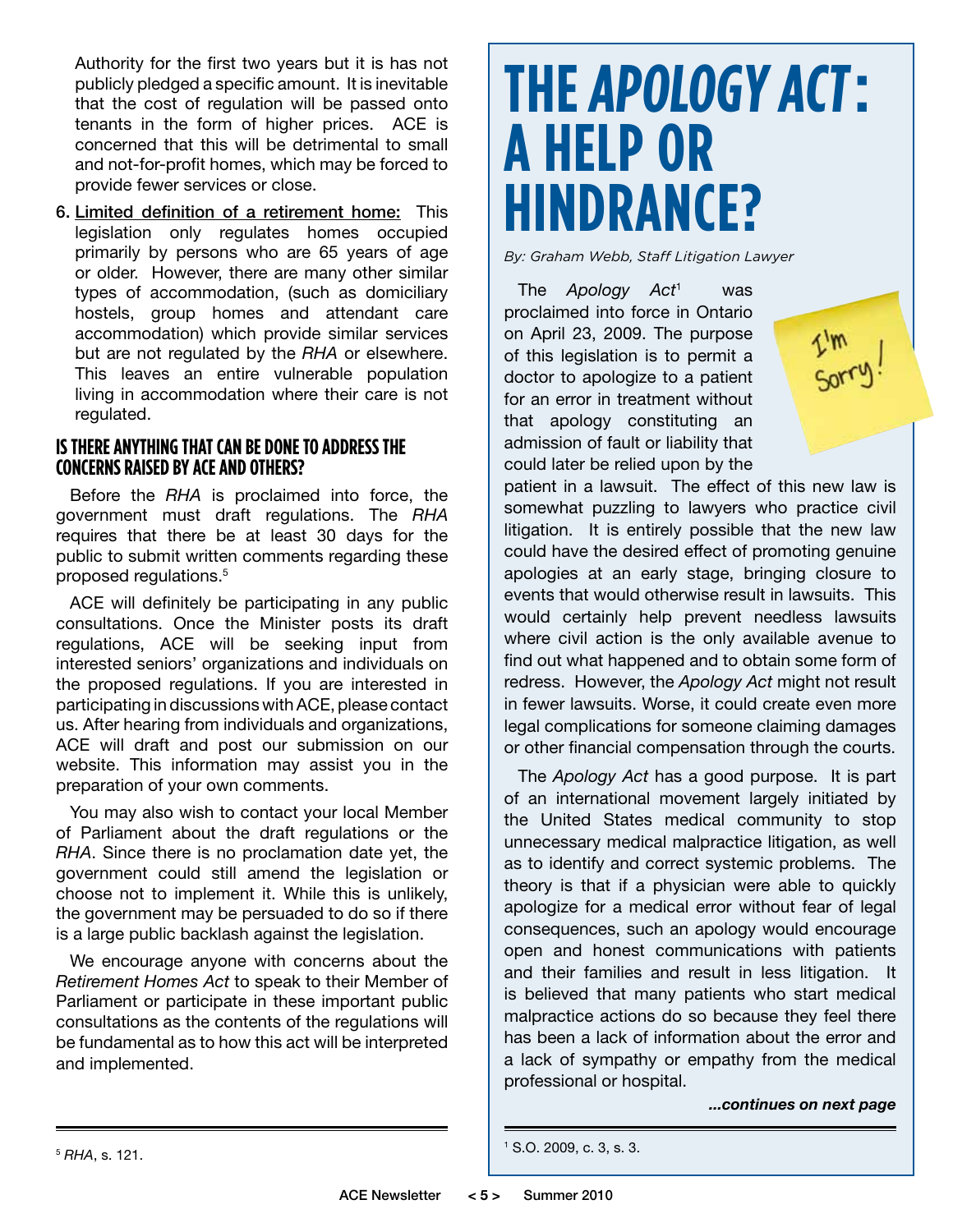Without the protection of the *Apology Act*, it is felt that a physician is less inclined to make an apology knowing that it can be used in evidence as an admission of liability in any subsequent legal action. Furthermore, in some jurisdictions, a physician's medical liability insurance policy can exclude coverage where the physician compromises his or her defences to a medical malpractice action by making an apology or an admission of liability, potentially leaving the physician uninsured. This would be a very drastic result and is one of the circumstances that the *Apology Act* intended to overcome.

The first apology legislation was passed in Massachusetts in 1986. Since then British Columbia,<sup>2</sup> Manitoba,<sup>3</sup> Saskatchewan,<sup>4</sup> Alberta,<sup>5</sup> Nova Scotia<sup>6</sup> and Newfoundland<sup>7</sup> have also enacted similar legislation.

One criticism of the *Ontario Apology Act* is that it is overly broad.<sup>8</sup> An "apology" means "an expression of sympathy or regret, a statement that a person is sorry or any other words or actions indicating contrition or commiseration, whether or not the words or actions admit fault or liability or imply an admission of fault or liability..."<sup>9</sup> The new law states that an "apology" does not constitute an admission of fault or liability and cannot be taken into account in any determination of fault or civil liability.<sup>10</sup> Furthermore, evidence of an apology is not admissible in any civil proceeding, administrative proceeding or arbitration as evidence of fault or liability of any person in connection with that matter.<sup>11</sup>

While the *Apology Act* might possibly result in fewer civil lawsuits, many lawsuits for medical negligence and other causes will still ensue. The usual rules of evidence will still call for the plaintiff to prove every fact that is necessary to establish liability to the civil standard of proof, which is a balance of probabilities. Where fault or negligence is in issue, the use of an exclusionary rule for what would otherwise seem to be an admission of fault will be extremely problematic in some of those cases.

Ordinarily, an admission of fault is admissible evidence against the defendant. Sometimes a defendant will spontaneously and unintentionally say and do things that could only be taken as an admission of liability. For example, after a car accident, one driver may profusely apologize,

giving the impression that he or she was responsible for the collision. A bank manager, having discovered that a bank customer was defrauded by a bank employee, may apologize. A health practitioner, having committed a medical error, may spontaneously apologize to the patient or his or her family. Before the enactment of the *Apology Act*, all of these spontaneous or implied apologies would have been admissible in evidence against the defendant to a civil action. Now, these types of apologies that amount to an admission of fault might well be inadmissible in evidence.

Some lawyers have asked the question as to whether "an admission of liability wrapped up in an apology" will also become inadmissible.<sup>12</sup> For example, Professor Erik Knutsen of Queen's University Law School was quoted as saying that the *Apology Act*

> could let potential defendants dodge responsibility in any future civil court proceeding since it removes the right of victims to use anything said in the apology in court – a break from hundreds of years of legal history. "As long as you stick 'I'm sorry' in front of it, the laws of evidence go into the twilight zone."13

- <sup>2</sup> *Apology Act*, S.B.C. 2006, c. 19.
- <sup>3</sup> *Apology Act*, S.M. 2007, c. 25.
- <sup>4</sup> *Evidence Act*. S.S. 2006, c. E-11.2, s. 23.1, as amended by S.S. 2007, c. 24, s. 3.
- <sup>5</sup> *Evidence Act*, R.S.A. 2000, c. A-18, s. 26.1, as amended by S.A. 2008 c. 11, s. 2; S.A. 2009, c. 48, s. 1.
- <sup>6</sup> *Apology Act*, S.N.S. 2008, c. 34.
- <sup>7</sup> *Apology Act*, S.N.L. 2009, c. A-10.1.
- <sup>8</sup> Prue Vines, "Apologies and Civil Liability in England, Wales and Scotland: The View from Elsewhere" (October 2007), www.ssrn.com.
- <sup>9</sup> *Apology Act*, s. 1.
- <sup>10</sup> *Apology Act*, s. 2(1).
- <sup>11</sup> *Apology Act*, s. 2(3).
- <sup>12</sup> John J. Chapman, "The Year in Review: The Most Important Evidence Cases of the Past Twelve Months", *6th Annual Conference on Evidence Law for the Civil Litigator* (Toronto: Osgoode Professional Development, Sept. 23 and 24, 2009) at 5-8.
- <sup>13</sup> Stuart Laidlaw, "Saying Sorry is a Way Back to Grace," *The Toronto Star* (27 April 2009), http://www.thestar.com/living/ article/624703.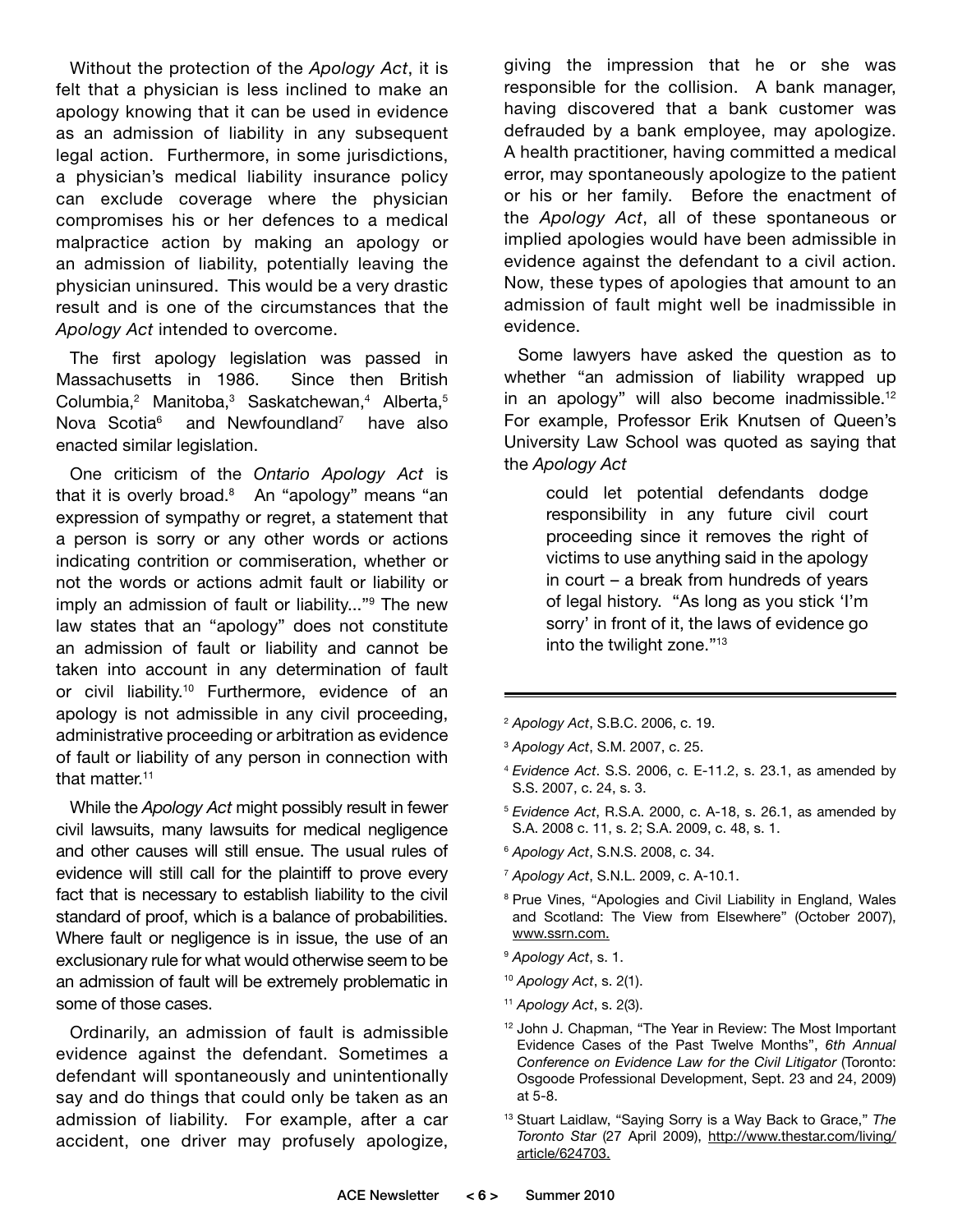

According to lawyer John J. Chapman,

A cynic might see the U.S. legislation that inspired this trend as being designed to advance the interests of medical professionals who blurt out "I'm sorry" and who later seek to weasel out of their admission... Certainly, it will seem strange to many of us that a statement by a driver who says after an accident "I'm sorry – it was all my fault – I wasn't paying attention and went through the stop sign" will no longer be admissible in court.<sup>14</sup>

Mr. Chapman also points out that the overall benefit of the *Apology Act* is not capable of being measured. There is simply no way of knowing whether more apologies will be made, and furthermore whether fewer lawsuits will result because of the changes in the law caused by the *Apology Act*. On the other side of the scale, it is nearly certain that more litigation will result over the exclusion of otherwise admissible statements, and that in some cases plaintiffs will be less able to prove their cases because of the inadmissibility of apology evidence.

In view of these issues, there is a real possibility

that apologies could now be deliberately and even strategically used to prevent an admission from otherwise being admissible evidence. For example, if a physician, while discussing the outcome of a medical procedure, discloses facts that amount to an admission of liability, the entire conversation might become inadmissible in evidence if the physician merely says "I am so sorry!" at the end.

Since the *Apology Act* is unlimited in scope and does not only apply to medical cases, the same defensive tactic may be made in any other situation involving a potential defendant. "I'm sorry" might well become the most useful words to prevent any admission of liability from being used as evidence of liability.

If the intended outcome of the *Apology Act* is to allow an honest and forthright discussion of medical mistakes and to prevent medical malpractice actions, it would have been better to clearly limit the scope of this law to medical cases. Instead, the *Apology Act* profoundly changes the way Ontario courts must treat admission of liability in all settings. At this early stage, it is impossible to know whether this new law will help or hurt those who have been already victimized by the actions of another.

<sup>14</sup> *Supra* note 12 at 5-6.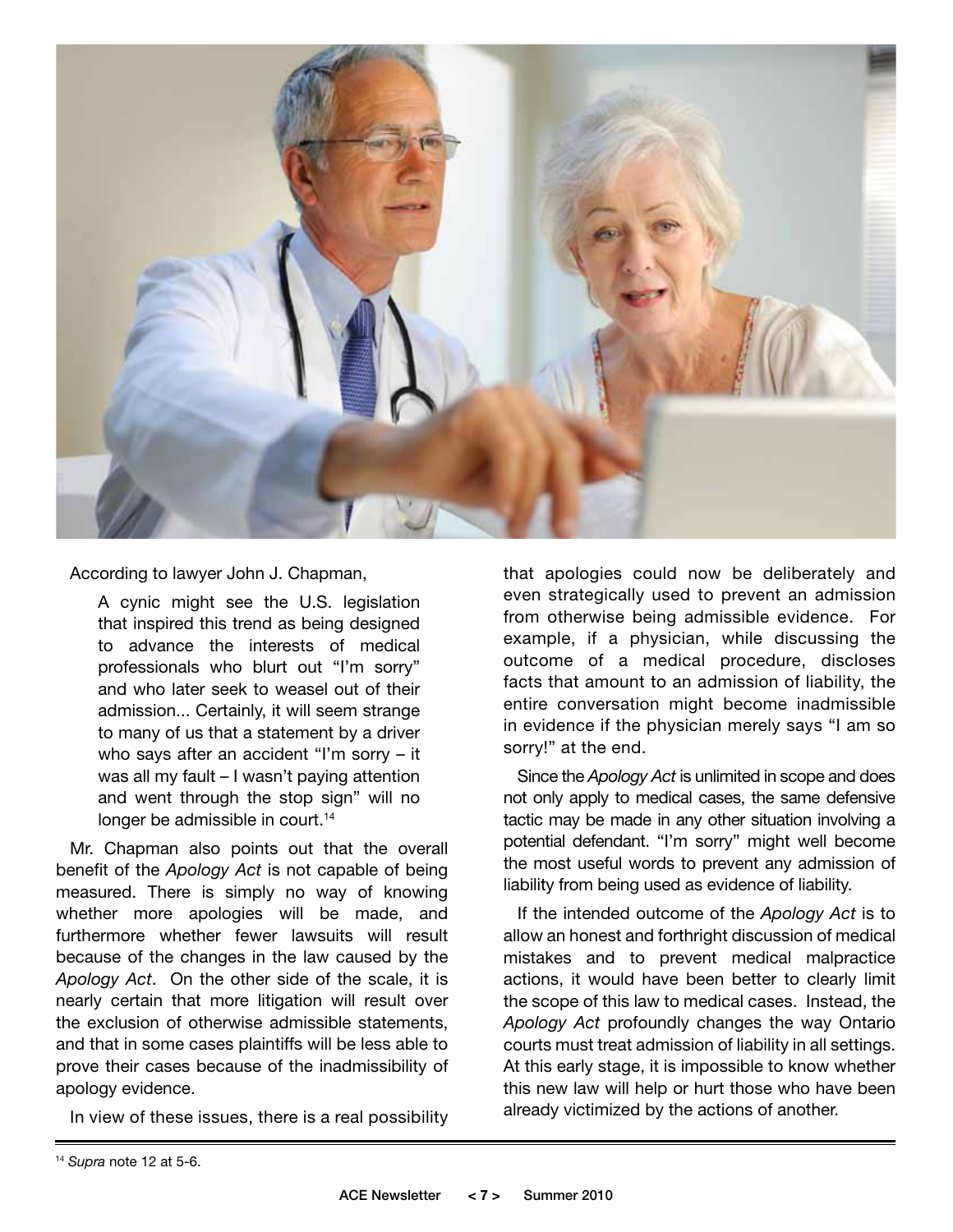## RRSPs PROTECTED IN BANKRUPTCY

*By: Rita Chrolavicius, Staff Lawyer*

All Registered Retirement Savings Plans (RRSPs) and Registered Retirement Income Funds (RRIFs) are now exempt from seizure in bankruptcy, except for contributions made in the 12-month period leading up to the bankruptcy. This change took effect on July 7, 2008.

In the past, certain RRSPs and RRIFs were not protected from creditors in the case of bankruptcy. This meant that the trustee would take the RRSP or RRIF and distribute the funds to creditors of the bankrupt person. Some RRSPs, such as locked-in RRSPs or RRSPs with a life insurance component, were exempt in bankruptcy and could not be seized by the trustee and distributed to creditors.

Employees with company-sponsored or government-sponsored pension plans got automatic protection of their pension income in the case of bankruptcy. However, many workers and all self-employed individuals not having access to private employment pension plans had to set aside funds for their retirement by saving money in RRSPs. As it was seen to be unfair to offer bankruptcy protection in some cases but not others, the *Bankruptcy and Insolvency Act*  was amended to ensure consistent treatment of retirement plans.

Under the new legislation, all RRSPs and RRIFs are exempt from seizure in bankruptcy, with one small exception. To prevent abuse, funds contributed to the RRSP in the 12 months before the date of the bankruptcy are subject to seizure.

Under Ontario law, certain items are also exempt from seizure by a creditor or by a trustee in bankruptcy. The *Execution Act* includes the following exemptions:

- \$5,650 worth of necessary and ordinary wearing apparel;
- \$11,300 worth of furniture, equipment, food and fuel;
- A motor vehicle not exceeding \$5,650 in value; and
- \$11,300 worth of tools and other items ordinarily used by the debtor in the debtor's business or profession.

To discuss the cost and procedures necessary to declare bankruptcy, make an appointment with a trustee in bankruptcy. Most trustees offer a free initial consultation. Information can also be obtained from the Office of the Superintendent in Bankruptcy by calling 416-973-6486. Their website can be found at http://www.ic.gc.ca/eic/ site/bsf-osb.nsf/eng/home.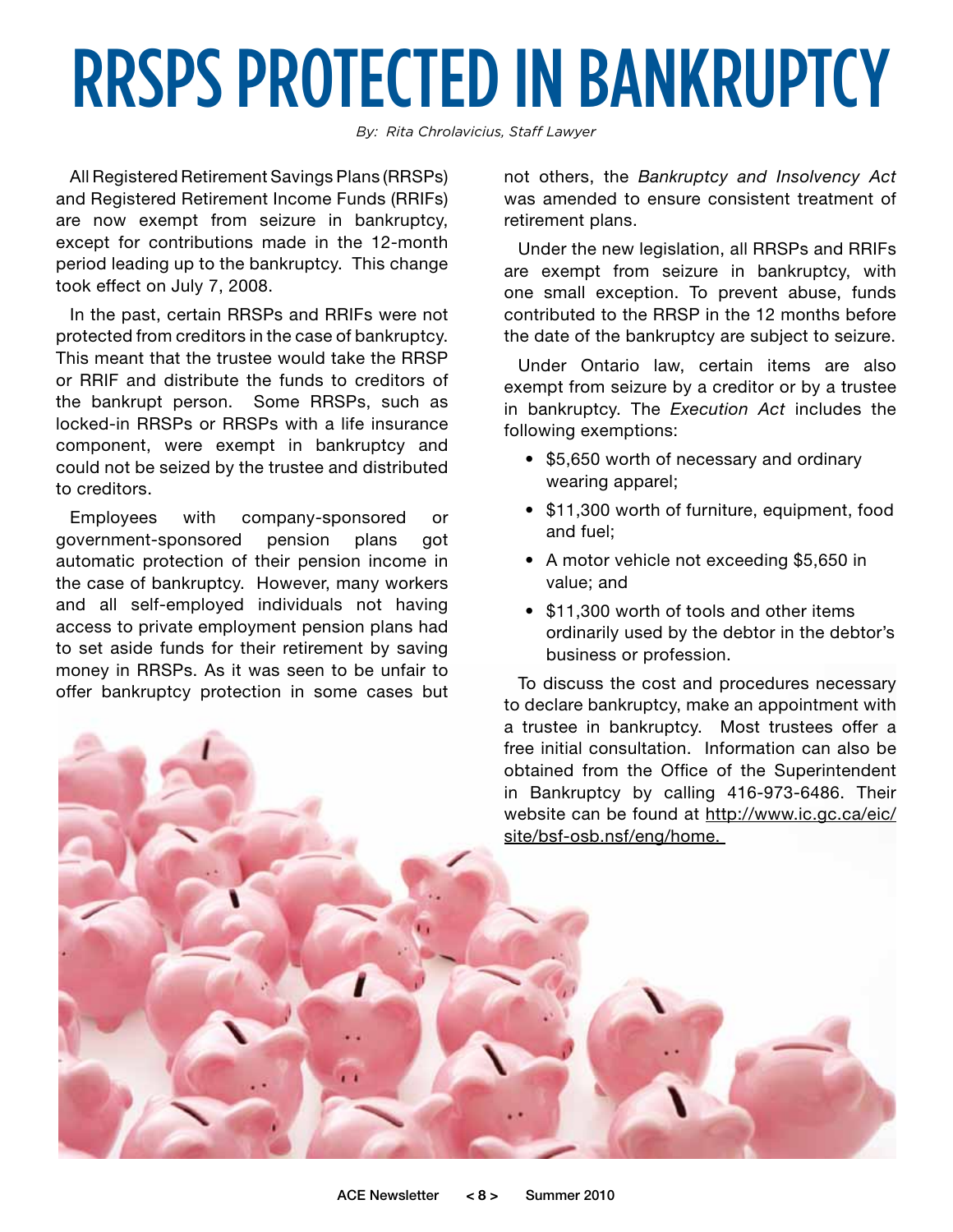### Message from the Chair: The Transformative Work of ACE

*By: Sybila Valdivieso, Chair, Board of Directors*

Welcome to the Summer 2010 edition of ACE's newsletter. As the first and oldest legal clinic in Canada focusing on the legal issues affecting low income seniors, ACE continues to be at the forefront, advocating on behalf of its clients and client community by contributing to both the discourse and the practice of elder law. The work of ACE is transformative as it facilitates not only individual client empowerment but systemic changes to the inequitable treatment of seniors.

The oral submission made by ACE to the Standing Committee on Social Policy of the Ontario Legislature on May 10, 2010 with respect to Bill 21, the *Retirement Homes Act*, *2010*, is a clear example of ACE's transformative work. The *Retirement Homes Act* creates a regulatory authority to licence and regulate retirement homes. Despite the positive intentions behind the legislation, ACE is concerned about its potential effect on seniors. Among the concerns is the speed at which Bill 21 became law, as there was little consultation with seniors, the community most affected. I recommend that you read the comprehensive submission prepared by ACE which is available on their website, as well as the article by Judith Wahl in this newsletter about the new legislation.

The *Long-Term Care Homes Act*, *2007* (*LTCHA*) will be proclaimed on July 1, 2010, replacing the current laws governing long-term care homes. ACE has contributed to the development of this legislation over the course of the past few years by meeting with government officials, participating in stakeholder meetings and drafting submissions. Jane Meadus, ACE's Institutional Advocate, has said that the new legislation represents a "huge change in the long-term care landscape impacting our clients and our practice." The spirit of the *LTCHA* is to safeguard the rights of seniors residing in long-term care homes by improving the quality of care and the accountability framework of the homes. However, there are questions about

the ability of residents to enforce their rights given the power imbalance of being a resident in an institutional facility. For instance, the *LTCHA* provides for the establishment of the Office of the Long-Term Care Homes Resident and Family Advisor but the government has not given any indications that this Office will be created. Even if it were, this Office cannot advocate for residents because its legislated powers are limited to providing information. It also remains to be seen how well the *LTCHA* will address the systemic barriers faced by seniors such as their lack of knowledge of legal rights, discrimination based on ageism, the difficulties in pursuing legal actions and the resident's lack of involvement in the decision-making process.

As a result, the work of ACE remains crucial and ACE has prepared a special insert in this newsletter describing the major elements of the *LTCHA*. ACE will also be collaborating with CLEO (Community Legal Education Ontario) to rewrite the pamphlet "Every Resident" which provides a review of the rights included in the Residents' Bill of Rights.

ACE is also busy writing the fourth edition of the text *Long-Term Care Facilities in Ontario: The Advocate's Manual* (the Manual) to incorporate not only the *LTCHA* but to include materials of relevance to all older adults, no matter where they live. In this regard, I would like to thank our funder, Legal Aid Ontario, for the financial contribution provided to ACE towards the production costs of the Manual, which has become a trusted resource in the area of elder law in Ontario. The Manual will be made available sometime in 2011.

Finally, I wish to thank the Board of Directors of ACE, the entire staff of ACE and their fearless leader Executive Director, Judith Wahl, for their commitment to improving the legal rights of low income seniors in Ontario and for promoting the very important cause of access to justice.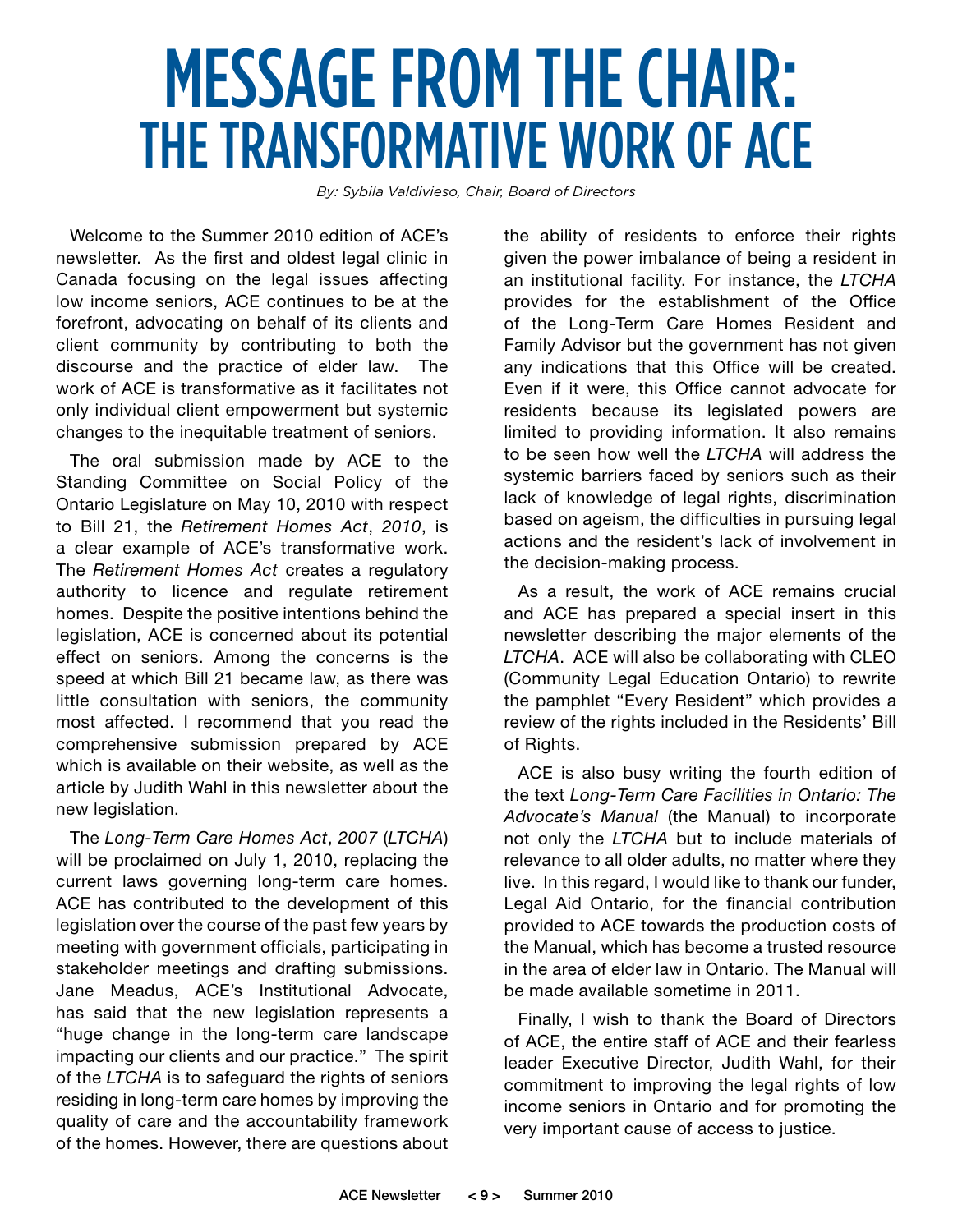# NEWS AND ANNOUNCEMENTS

*By: Lisa Romano, Staff Lawyer*

### **The Lawyer Referral Service is now Free!**

The Lawyer Referral Service (LRS) is a service operated by the Law Society of Upper Canada that provides a caller with the name of a lawyer who will provide a free consultation of up to 30 minutes. Previously, there was a six dollar fee which appeared on your telephone bill.

When you call the LRS, a client service representative will answer your call and ask you where you want the lawyer to be located, what you want the lawyer to do for you and whether you will be applying for assistance from Legal Aid (not all lawyers take Legal Aid cases). Be sure to tell the client service representative if you have any special needs, such as language or accessibility requirements.

You will be given a referral number and the lawyer's phone number. It is your responsibility to phone the lawyer's office and leave a number where you can be reached. Someone will contact you within three business days to arrange for your consultation.

The purpose of the consultation is to help you determine your rights and options. Do not expect the lawyer to do any free legal work during this time.

You may not use the LRS to get a second opinion on the same issue from a different lawyer.

The LRS phone number is 1-800-268-8326 or 416-947-3330 (within the GTA). The LRS is available from 9:00 a.m. to 5:00 p.m., Monday to Friday.





### **HIGHER MONETARY LIMITS IN SMALL CLAIMS COURT**

As of January 1, 2010, the Small Claims Court raised its monetary limit from \$10,000 to \$25,000.

You can still use the Small Claims Court if the amount of your claim is more than \$25,000. However, you will have to give up the right to recover any amount of money over \$25,000, as well as any future right to get this money in any other court action.

You cannot divide the amount of money you are claiming into separate cases. For example, if you want to claim \$40,000, you cannot have two cases where you ask for \$25,000 in one action and \$15,000 in the second action.

### **Congratulations on the Appointment OF MINISTER PHILLIPS**

Gerry Phillips became the new Minister Responsible for Seniors on January 18, 2010.

Mr. Phillips first entered provincial politics in 1987 when he was elected to the Ontario Legislature. Since that time, he has represented the province of Ontario in a number of diverse positions. Mr. Phillips served as Minister of Citizenship, Minister of Labour, Minister of Energy and Infrastructure, Minister of Government Services, Chair of Management Board of Cabinet and Minister of Citizenship and Immigration. In opposition, he has served as Finance and Native Affairs Critic and as Chair of the Economic Policy Committee for the Official Opposition.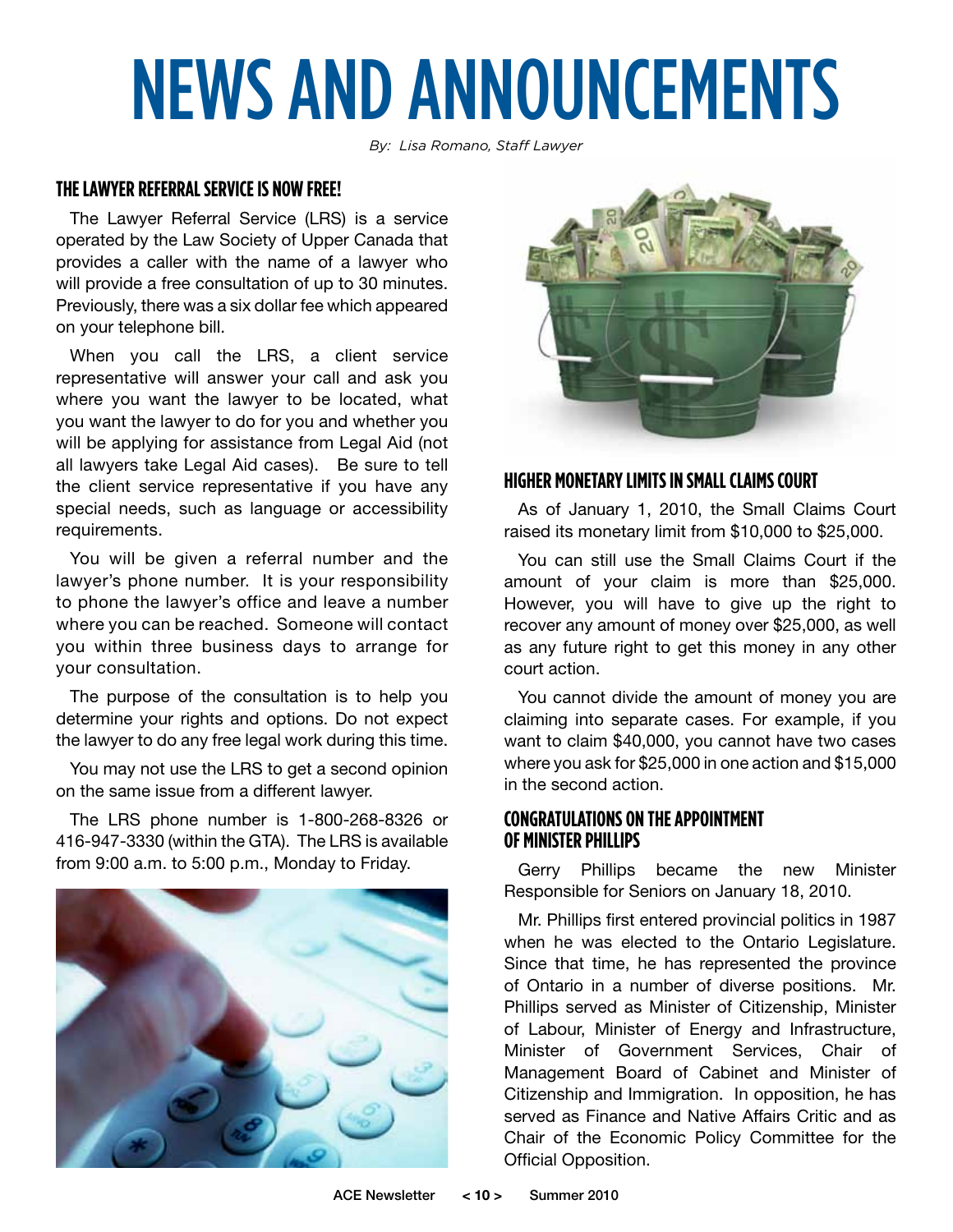As the Minister Responsible for Seniors, Mr. Phillips is responsible for the Ontario Seniors' Secretariat (OSS), which undertakes or influences policy initiatives in an effort to improve the quality of life of Ontario seniors and supports public education efforts for and about older Ontarians.

ACE congratulates Mr. Phillips on his new appointment.

### **New and Improved ACE Website**

ACE recently launched its new and improved website. Our goal is to provide visitors with an easy to use website that contains information and links about the areas of law in which we practice. New features include different text size options (which allows people to adjust the size of the text), a search function and a link to make on-line donations to ACE. Our website can be found at www.acelaw.ca.

### **Long-Term Care Home Reporting by the Ontario Health Quality Council**

The Ontario Health Quality Council (OHQC) now provides information on its website about long-term care homes. The main purpose of the site is "to encourage residents, families and staff in homes to discuss this information together and work cooperatively on ideas to improve quality."

An independent body funded by the Ministry of Health and Long-Term Care, the OHQC has a mandate to monitor and report to Ontarians about access to publicly funded health services and related health human resources, consumer population health status and health system outcomes, in addition to supporting continuous quality improvement.

The majority of the data comes from the RAI-MDS (Resident Assessment Instrument – Minimum Data Set), a standardized data collection tool which is beginning to be used in all long-term care homes throughout Ontario. The OHQC also uses provincial databases to gather information about access, emergency department visits and drug use, and data from a resident satisfaction survey from a sample of 30 homes conducted by the University of Toronto.

The reports look at different aspects related to the quality of long-term care, including whether the home is:

- Effective in keeping residents healthy;
- Safe;
- Resident-centred;
- Appropriately resourced;
- Accessible.

It is important to note that only 217 of the more than 600 long-term care homes are participating in this reporting system. All homes will be included in provincial results by 2011.

By the end of 2011, the OHQC has committed to having:

- Results from each of Ontario's long-term care homes;
- More results from resident and family satisfaction;
- More frequent updates (every three months);
- Trends over time (to see if quality is improving); and
- Comparisons with other provinces and countries.

The website also has individual results for over 70 homes concerning falls, pressure ulcers and worsening bladder function. More homes will be added over time.

This website can be accessed at http://www. ohqc.ca/en/ltc\_landing.php.

### **DEPUTY JUDGES CAN HEAR CASES AFTER AGE 75**

In the case of *Luis Alberto Felipa v. The Minister of Citizenship and Immigration*, [2010] F.C.J. No. 39, the Federal Court of Canada ruled that deputy judges continuing to preside when over the age of 75 does not violate the mandatory retirement provisions of the *Constitution Act*, *1867* and the *Federal Courts Act*.

Felipa argued that the deputy judge hearing his immigration case did not have the jurisdiction to do so because he was 77 years old, over the age of mandatory retirement. However, several courts (the

#### *...continues on back page*



Layout and design of the ACE Summer 2010 Newsletter provided by Ninedoors Design + Communication 416.906.2111 | nick@ninedoors.com